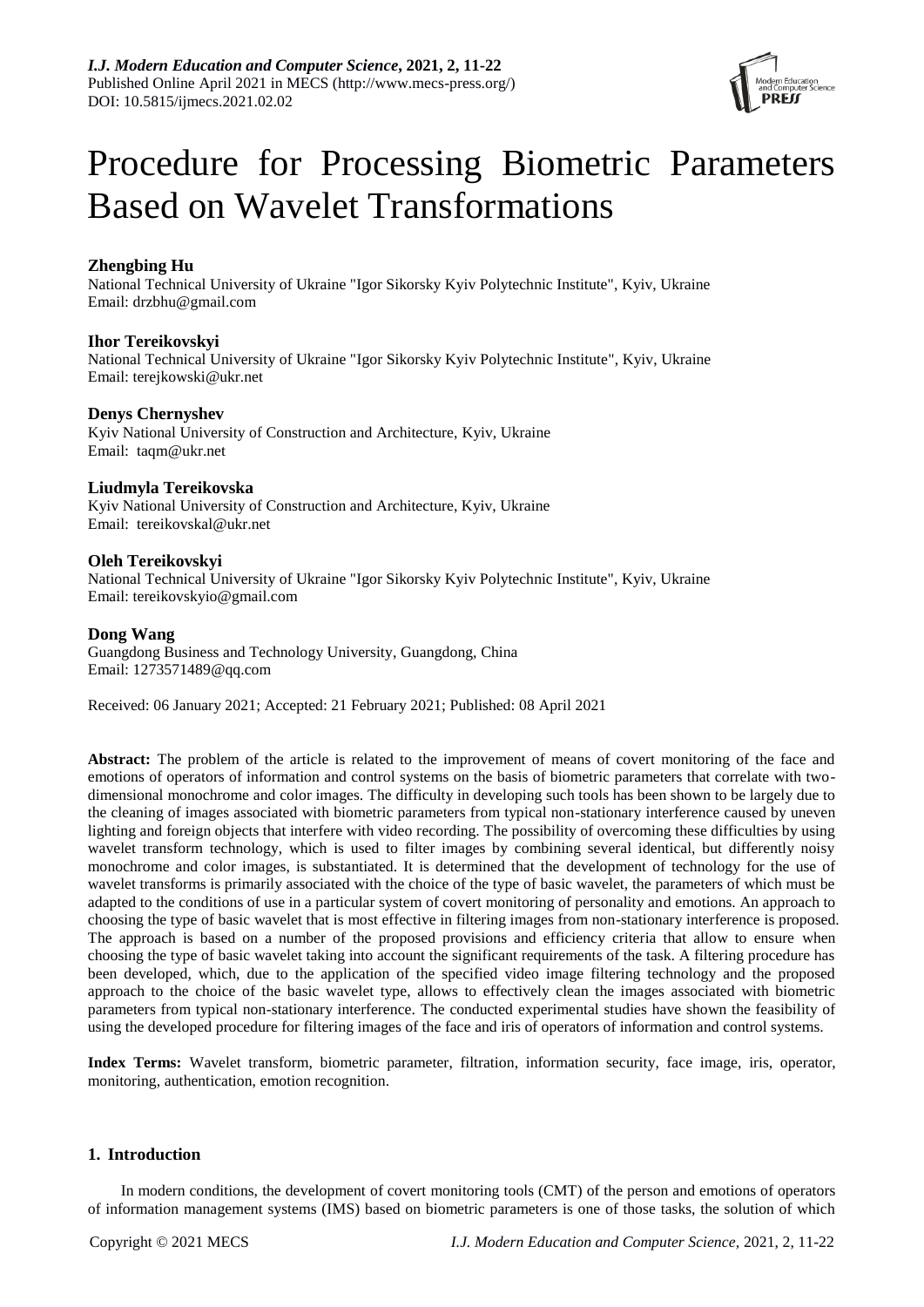will significantly increase the effectiveness of detection of unauthorized access to information and the effectiveness of adequacy assessment. psycho-emotional state of staff regarding the possibility of solving their functional responsibilities [1-3]. These tools are successfully used in office information systems for protection against insiders, in distance learning systems for automatic control of the mode of submission of educational materials and to verify the authenticity of the student's identity when passing exams. In addition, remote automatic monitoring of emotional state can be useful in systems for detecting law and order in public places and in information systems for automatic monitoring of psycho-emotional state of patients.

In most cases, the theoretical basis of the CMT of personality and emotions is a neural network analysis of such biometric parameters as facial images and iris images, ie biometric parameters that correlate with two-dimensional images and are characterized by geometric indicators [1, 3, 4]. This is due to the availability of registration tools, high affinity of these biometric parameters with the identity and emotions of person , proven neural network solutions and the availability of available representative labeled databases of facial images and iris images, which greatly simplifies the process of developing neural network models. However, in practice, the effectiveness of CMT largely depends on the quality of registration of the image of the face and the image of the iris, which is explained by the presence of typical obstacles that can not be eliminated by improving the characteristics of hardware [1, 2, 5, 6].

Thus, it explains the relevance of the scientific and practical problem of improving the methods of filtering biometric parameters, which are correlated with two-dimensional images and used in biometric neural network CMT of the person and emotions of IMS operators.

#### **2. Related Works**

As shown by the results of the analysis of scientific and practical work [5, 7, 8], one of the main directions of development of neural network means of recognizing a person's face and emotions on the face and iris is to increase the adaptability of these tools to expected operating conditions. However, in [6, 9-12] it was noted that typical interferences that significantly complicate the recognition process are mainly caused by:

- The presence of objects that cover part of the image.
- Uneven lighting, which leads to glare in the image.

At the same time, in many cases the localization and other parameters of typical interference are non-stationary dynamic in nature. For example, in Fig. 1-3 it is shown images of the iris and images of a person noisy under the influence of typical interference. In Fig. 1-3 it is shown the interference, which includes glare, glasses and a microphone. Note that, despite the nature of the noise, their negative impact is that areas appear in the image that actually distort the image. To level such influence in works [11-15] it is offered to use various methods of local filtering and segmentation of images.



Fig. 1. The image of the iris, noisy with glare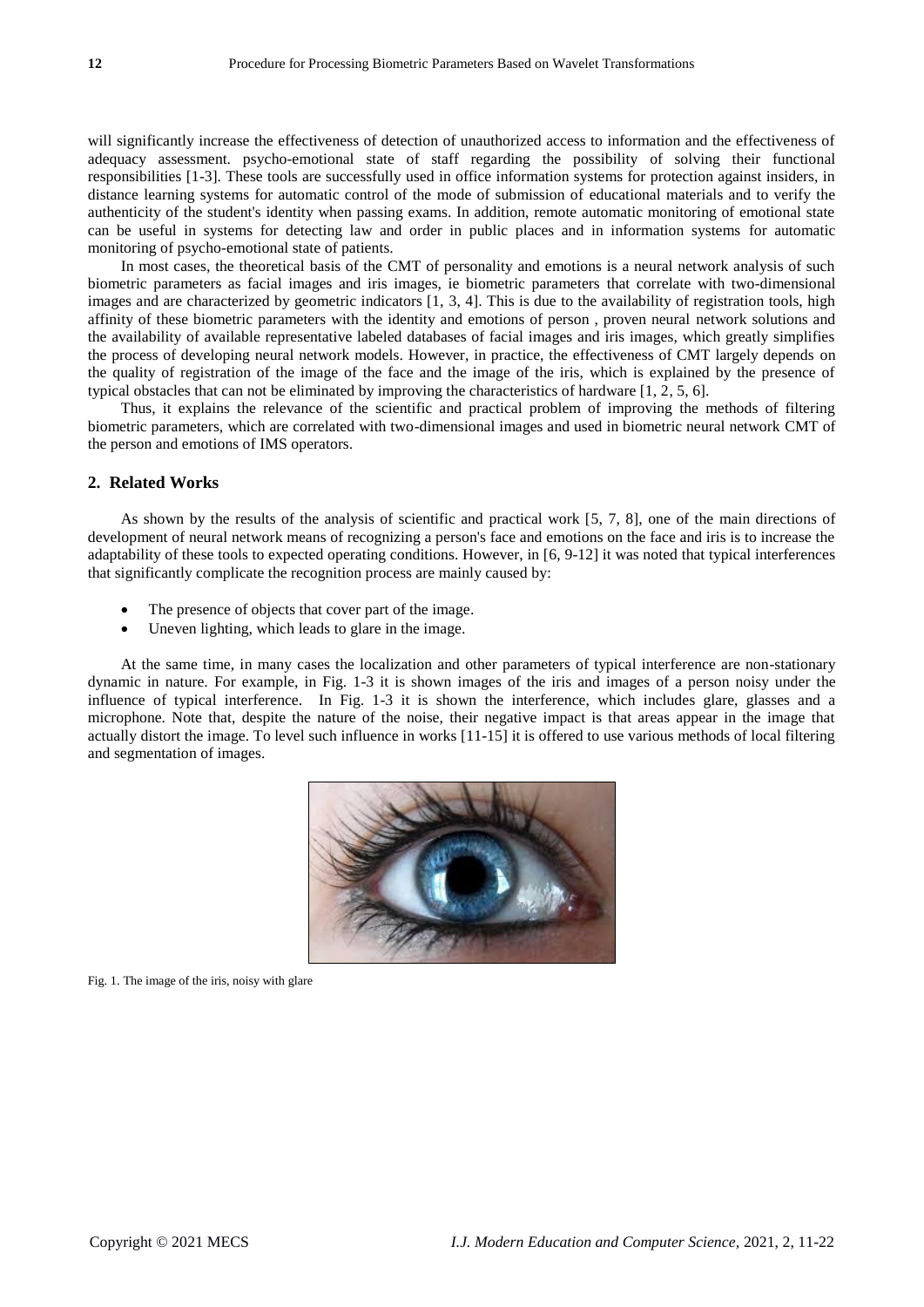

Fig. 2. The image of a man's face with glasses



Fig. 3. The image of a human face covered by a microphone

A critical review of such filtering and segmentation methods is given in works [15, 16]. It is noted that as a result of filtering, the brightness characteristics of each point of the digital image are replaced by another brightness value, which is less distorted by the obstacle. The filtration methods are divided into:

- Spatial.
- Frequency.

Spatial image filtering methods involve the representation of a raster image in the form of a two-dimensional matrix, which allows the application to each point of the image of the convolution operation. Thus, in [17] the method of cleaning from noise due to the use of smoothing filters for cleaning images in shades of gray. The comparison of efficiency of different types of smoothing filters was conducted. Computer experiments have shown that a  $5 \times 5$ Gaussian filter is the most effective for low-noise images. It is noted that spatial filtering methods can be effectively used to improve image quality, but their use is ineffective for eliminating interference caused by distortion of the image. In this case, frequency filtering methods are considered more effective.

Classical frequency filtering methods are based on spectral analysis of images using a discrete Fourier transform. The disadvantages of such methods are caused by the limitations of the Fourier method, which lead to the difficulty of localizing the frequency parameters of the spectrum over time [18, 19].

Correction of this shortcoming is associated with the use of filtering methods based on wavelet transforms [19, 20]. For example, in [21] a mathematical model of parameterization of the structure of the iris of the eye using wavelet transform based on derivatives of the Gaussian function is considered. The results of experimental researches proving efficiency of the offered model are shown.

In works [22-25], which are devoted to the analysis of ways to use wavelet transforms in the field of image coding, a list of requirements is defined, the implementation of which ensures the effectiveness of this process. These requirements are correlated with the possibility of: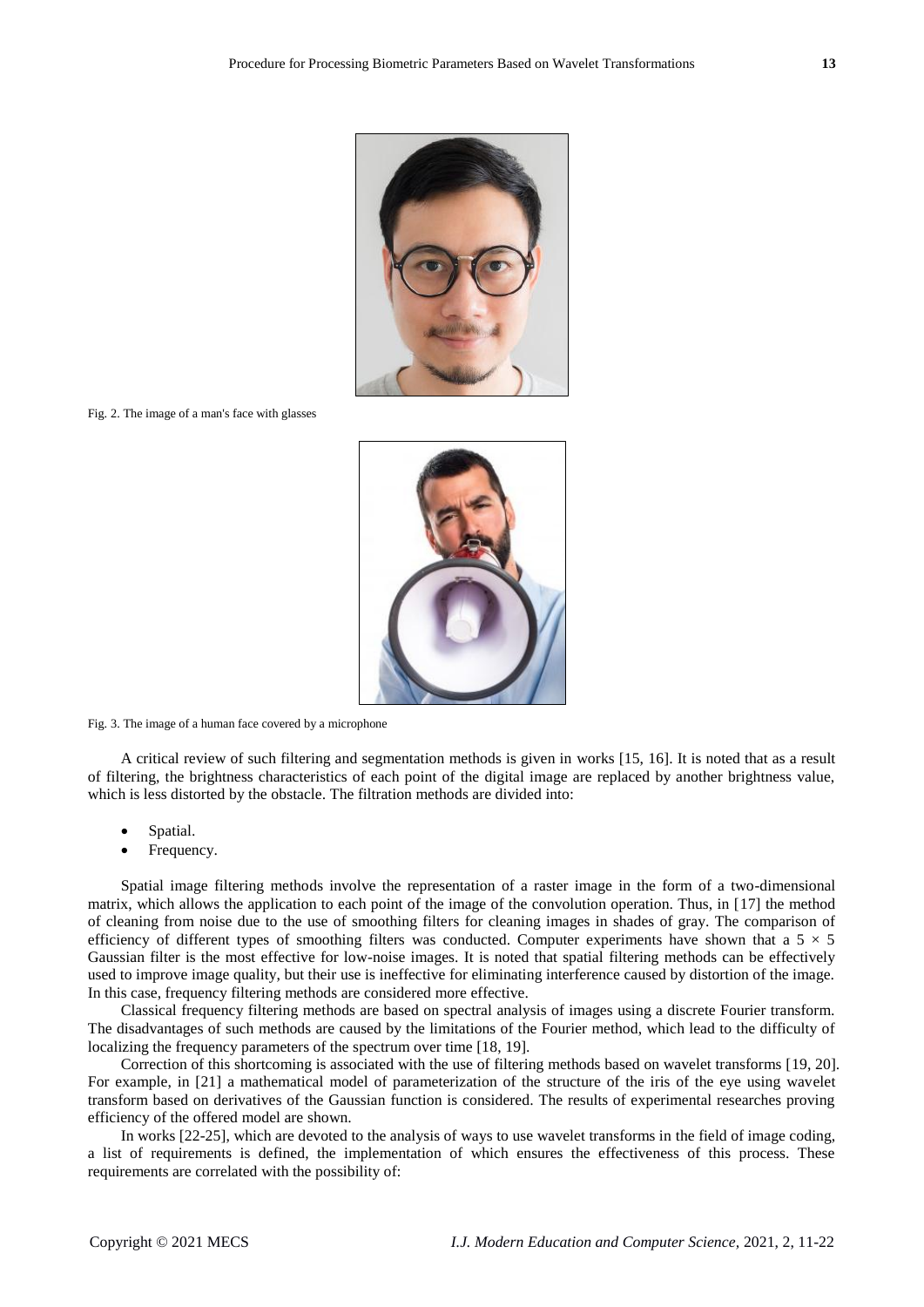- Multi-scale image analysis,
- Spatial localization,
- Orthogonality,
- Implementation of a computational algorithm with low computational complexity,
- Use of proven tools.

Analysis of [20, 24-27] suggests that in most cases as a basic wavelet in image filtering use wavelets HAAR, MHAT, WAVE, FHAT, GABOR, Daubechies wavelet, which are defined by expressions of the form (1-6)

$$
\varphi(x) = \begin{cases} 1, & x \in [0, 0.5] \\ -1, & x \in [0.5, 1] \\ 0, & x \notin [0, 1] \end{cases}
$$
(1)

$$
\varphi(x) = \frac{2}{\sqrt{3}} \pi^{-0.25} (1 - x^2) e^{-0.5x^2},\tag{2}
$$

$$
\varphi(x) = x e^{-0.5x^2},\tag{3}
$$

$$
\varphi(x) = \begin{cases} 1, x \in \left[ -\infty, \frac{1}{3} \right] \\ -0.5, x \in \left[ \frac{1}{3}, 1 \right] \\ 0, x \in \left[ 1, \infty \right] \end{cases}
$$
(4)

$$
\varphi(x) = e^{-(x-x_0)^2/a^2} e^{-ik_0(x-x_0)},\tag{5}
$$

$$
\varphi(x) = \sqrt{2} \sum_{k} g_k \, \phi(2xk). \tag{6}
$$

In this case, to select the most effective type of basic wavelet, it is possible to use the approach proposed in [20]:

$$
if Eh = max{E1, E2, ... ED} \rightarrow \varphih = \varphieff,
$$
\n(7)

$$
E_d = \sum_{\nu=1}^{V} \alpha_{\nu} e_{d,\nu},\tag{8}
$$

where  $E_d$  is the efficiency of the d-th type of the basic wavelet, *V* is the number of efficiency criteria,  $\alpha_v$  is the weighting factor of the v-th efficiency criterion,  $e_{d,v}$  is the value of the v-th efficiency criterion for the d-th type of the basic wavelet, *D* is the number of valid types of basic wavelets,  $\varphi_{eff}$  - the most effective type of basic wavelet.

The results of the analysis suggest that although many works have been devoted to the application of wavelet transforms in the field of image filtering, the application of the obtained results for filtering biometric parameters, which are characterized by geometric indicators, is complicated by the need for complex adaptation to nonstationary dynamic changes. It is possible to correct this shortcoming, by analogy with [20], by developing a procedure for applying wavelet transforms to filter these parameters, which determines the purpose of this study. Thus, the purpose of this study is to develop a procedure for filtering biometric parameters, which through the use of wavelet transform technology will clean the image of the face and the iris of the eye from typical non-stationary interference.

#### **3. Development of the Mathematical Apparatus**

The biometric parameter, which is characterized by geometric indicators, is essentially a digital image, which is a discrete two-dimensional signal. According to the recommendations [24, 28], it is advisable to represent the following signal using a two-dimensional rectangular or square matrix of the form:

$$
S_M = \begin{vmatrix} x_{1,1} & x_{1,i} & x_{1,i} \\ x_{j,1} & x_{j,i} & x_{j,i} \\ x_{j,1} & x_{j,i} & x_{j,i} \end{vmatrix},
$$
 (9)

$$
S_{RGB} = \begin{vmatrix} (R, G, B)_{1,1} & (R, G, B)_{1,i} & (R, G, B)_{1,i} \ (R, G, B)_{j,1} & (R, G, B)_{j,i} & (R, G, B)_{j,i} \ (R, G, B)_{j,1} & (R, G, B)_{j,i} & (R, G, B)_{j,i} \end{vmatrix},
$$
\n(10)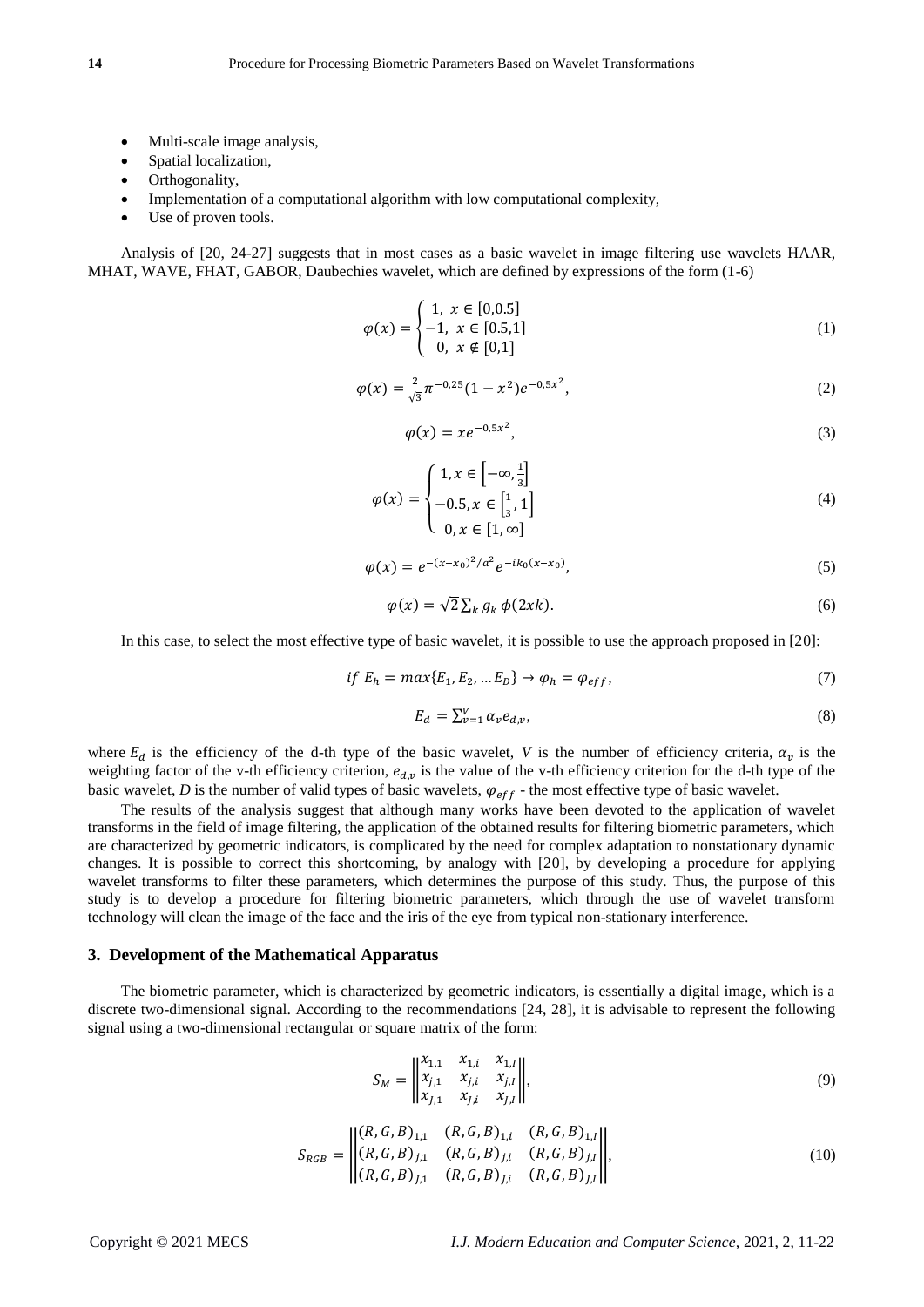where  $S_M$  is a monochrome image, ,  $S_{RGB}$  is an image in RGB format, *I* is the width of the image, *J* is the height of the image,  $x_{j,i}$  is the value corresponding to the color of the monochrome pixel with coordinates  $(i, j)$ ,  $(R, G, B)_{j,i}$ . components of RGB pixel color channels with coordinates (*i*, *j*).

Therefore, for the analysis of such signals it is accepted to use two-dimensional discrete wavelet transform, which is a composition of one-dimensional discrete wavelet transforms. In general, for one line of pixels of a monochrome image, the direct one-dimensional discrete wavelet transform is determined by expression (11), and the inverse wavelet transform is determined by expression (12).

$$
\begin{cases} \nW_{m,k} = \frac{1}{\sqrt{a_0^m}} \sum_{n=0}^{N-1} (x_n \varphi^*(a_0^m x_n - k)) \\ \n1 \le m, k \le N \n\end{cases}
$$
\n(11)

$$
q(x_n) = \frac{\pi}{\ln(a_0)} \sum_{n=0}^{N-1} \sum_{k=0}^{N-1} (\varphi^*(x_n) \mathbf{W}_{m,k}),
$$
\n(12)

where  $a_0$  is the initial scale, *k* is the offset parameter, *m* is the scale parameter,  $x_n$  is the color of the nth point of the image, \* is the operation of complex conjugation, *N* is the image size,  $\varphi$  is the basic wavelet of the form (1-6).

At each stage of detailing, first one-dimensional discrete wavelet transforms are applied to each row of the twodimensional matrix of input data (9, 10). After that, one-dimensional wavelet transforms are performed for each column of the obtained matrix.

The mathematical apparatus for calculating the matrix of wavelet coefficients of the j-th row of pixels of a monochrome image is determined by expressions of the form:

$$
\begin{cases} W(j)_{m,k} = \frac{1}{\sqrt{a_0^m}} \sum_{n=0}^{I-1} (x(j)_n \varphi^* (a_0^m x(j)_n - k)) \\ 1 \le m, k \le J \end{cases}
$$
 (13)

where *J* is the height of the image,  $x(j)_n$  is the value of the encoded color of the image of the n-th pixel, *j* is the line number of the pixels.

The mathematical apparatus for calculating the matrix of wavelet coefficients of the j-th row of pixels of a color image is determined by expressions of the form:

$$
\begin{cases} W(j)_{m,k} = \frac{1}{\sqrt{a_0^m}} \sum_{n=0}^{I-1} (q(j)_n \varphi^*(a_0^m q(j)_n - k)) \\ 1 \le m, k \le J \end{cases}
$$
 (14)

$$
q(j)_n = 0.299R(j)_n + 0.587G(j)_n + 0.114B(j)_n,\tag{15}
$$

where  $q(j)_n$  is the value of the encoded color of the image of the nth pixel, *R*, *G*, *B* are the components of each of the color channels in RGB format for a single pixel.

Note that the expressions (14, 15) are used in the case when the image processing color can be neglected.

In case it is not expedient to realize it, wavelet coefficients are calculated separately for each of color channels. The corresponding mathematical apparatus can be written as follows:

$$
\begin{cases} W(j)_{l,m,k} = \frac{1}{\sqrt{a_0^m}} \sum_{n=0}^{l-1} \left( q(j)_{l,n} \varphi^* \left( a_0^m q(j)_{l,n} - k \right) \right) \\ 1 \le m, k \le J \end{cases}
$$
 (16)

where  $q(j)_{l,n}$  is the intensity of the l-th color channel for the n-th pixel located in the j-th line of pixels.

When using the RGB model, the channels are correlated with red, green and blue.

Actually, the filtering procedure means removing certain components of the matrix  $W_{m,k}$ . In most cases, those components of the matrix  $W_{m,k}$  for which the offset parameter and/or the scale parameter are outside the predetermined range are removed.

After that, the components of the filtered matrix  $W_{m,k}$  are used in the procedure of inverse wavelet transform to restore the cleared image. Expression (17) is used for a monochrome image, and expressions (18, 19) are used for a multicolor image.

$$
x(j)_n = \frac{\pi}{\ln(a_0)} \sum_{n=0}^{1-1} \sum_{k=0}^{1-1} (\varphi^*(x(j)_n) W(j)_{m,k}),
$$
\n(17)

Copyright © 2021 MECS *I.J. Modern Education and Computer Science,* 2021, 2, 11-22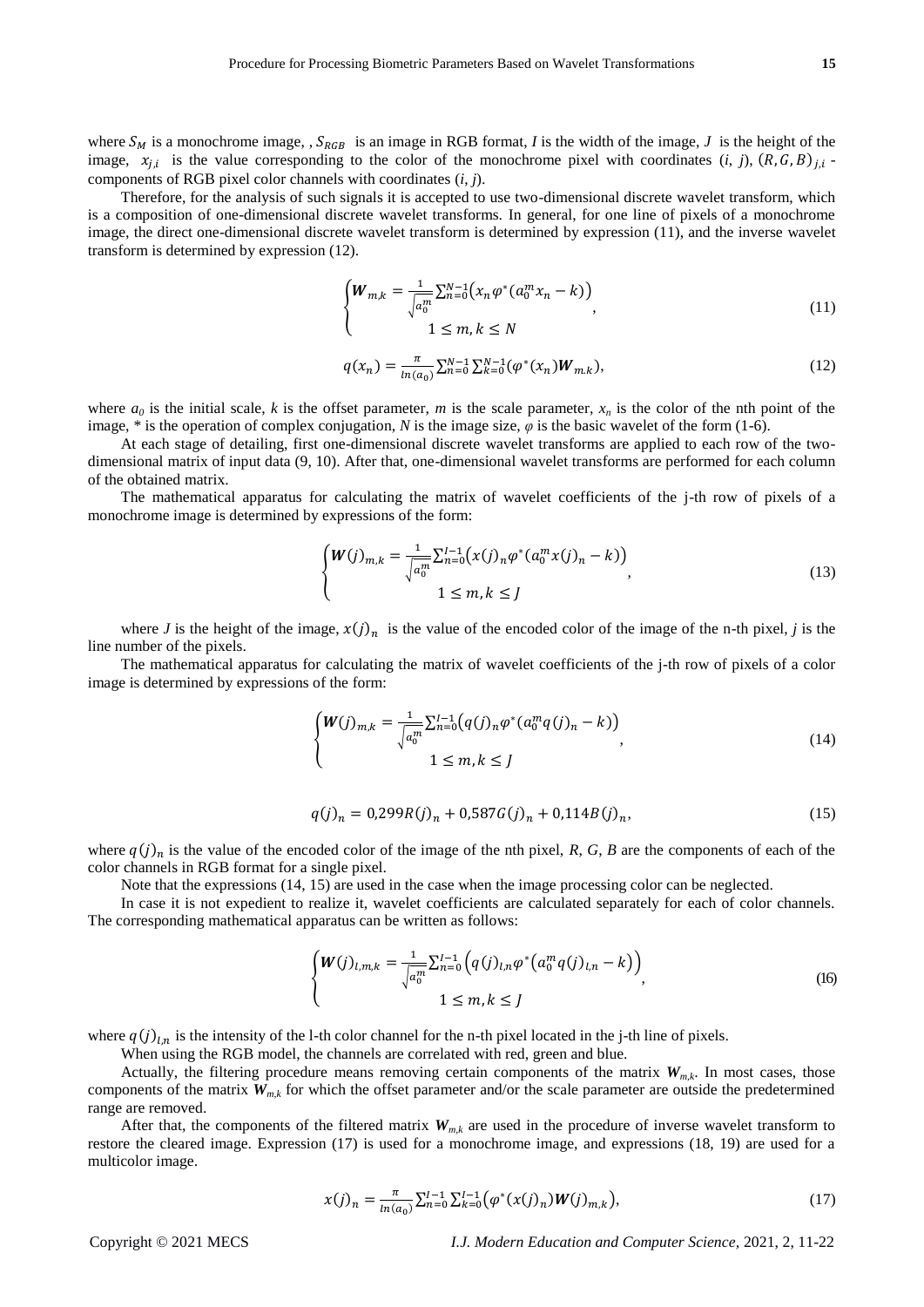$$
q(j)_n = \frac{\pi}{\ln(a_0)} \sum_{n=0}^{I-1} \sum_{k=0}^{I-1} (\varphi^*(q(j)_n) W(j)_{m,k}),
$$
\n(18)

$$
q(j)_{l,n} = \frac{\pi}{\ln(a_0)} \sum_{n=0}^{l-1} \sum_{k=0}^{l-1} (\varphi^*(q(j)_n) W(j)_{l,m,k}).
$$
\n(19)

Note that expression (18) is used when the image color channels can be integrated with each other, otherwise expression (19) is used.

Based on the requirements formed in [20, 23,25], which ensure the efficiency of wavelet transforms, the expediency of using dyad discrete wavelet transform is determined, which reduces the computational complexity of the procedure for calculating wavelet coefficients by reducing the number of copies of the basic wavelet. The use of dyad discrete wavelet transform leads to the modification of expressions (13, 14, 16-19):

$$
\begin{cases} W(j)_{m,k} = \frac{1}{\sqrt{2^m}} \sum_{n=0}^{I-1} (x(j)_n \varphi^* (a_0^m x(j)_n - k)) \\ 1 \le m, k \le I \end{cases}
$$
 (20)

$$
\begin{cases} W(j)_{m,k} = \frac{1}{\sqrt{2^m}} \sum_{n=0}^{I-1} (q(j)_n \varphi^* (a_0^m q(j)_n - k)) \\ 1 \le m, k \le I \end{cases}
$$
 (21)

$$
\begin{cases} W(j)_{l,m,k} = \frac{1}{\sqrt{2^m}} \sum_{n=0}^{l-1} \left( q(j)_{l,n} \varphi^* \left( a_0^m q(j)_{l,n} - k \right) \right) \\ 1 \le m, k \le l \end{cases}
$$
\n(22)

$$
x(j)_n = \frac{\pi}{\ln(2)} \sum_{n=0}^{I-1} \sum_{k=0}^{I-1} \left( \varphi^*(x(j)_n) W(j)_{m,k} \right),\tag{23}
$$

$$
q(j)_n = \frac{\pi}{\ln(2)} \sum_{n=0}^{I-1} \sum_{k=0}^{I-1} (\varphi^*(q(j)_n) W(j)_{m,k}),
$$
\n(24)

$$
q(j)_{l,n} = \frac{\pi}{\ln(2)} \sum_{n=0}^{l-1} \sum_{k=0}^{l-1} \left( \varphi^*(q(j)_n) W(j)_{l,m,k} \right).
$$
 (25)

The difficulty of creating effective filters is largely due to the difficulty of calculating the limits of the ranges that determine the list of components of the matrix  $W_{m,k}$  to be extracted. This is due to the dynamic nature of the interference for the same object at different times during the registration of biometric parameters. For example, as shown in Fig. 4, at time  $t_1$  in the lower left corner of the iris, there arises a "glare" type of noise due to uneven lighting. At time  $t_2$  due to a change in lighting, such a disturbance occurs in the upper right corner of the iris. Similar dynamic distortions are observed when registering an image of a human face.

At the same time, the dynamic nature of the localization of one or more interferences allows to claim that at any given time on the registered image can be both distorted and undistorted parts of the image, which is associated with the biometric parameter. Herewith the location of these parts changes. Thus, potentially using images recorded at different times, it is possible to reproduce a noiseless image.



Fig. 4. Illustration of the dynamic nature of the localization of interferences

This postulate allows to propose an approach to the development of a method for filtering biometric parameters. In the basic variant, the approach involves calculating the values of the wavelet coefficients of each of the registered images, pairwise integration of the calculated values of the wavelet coefficients with each other and the implementation of the inverse wavelet transform, which leads to a filtered undistorted image.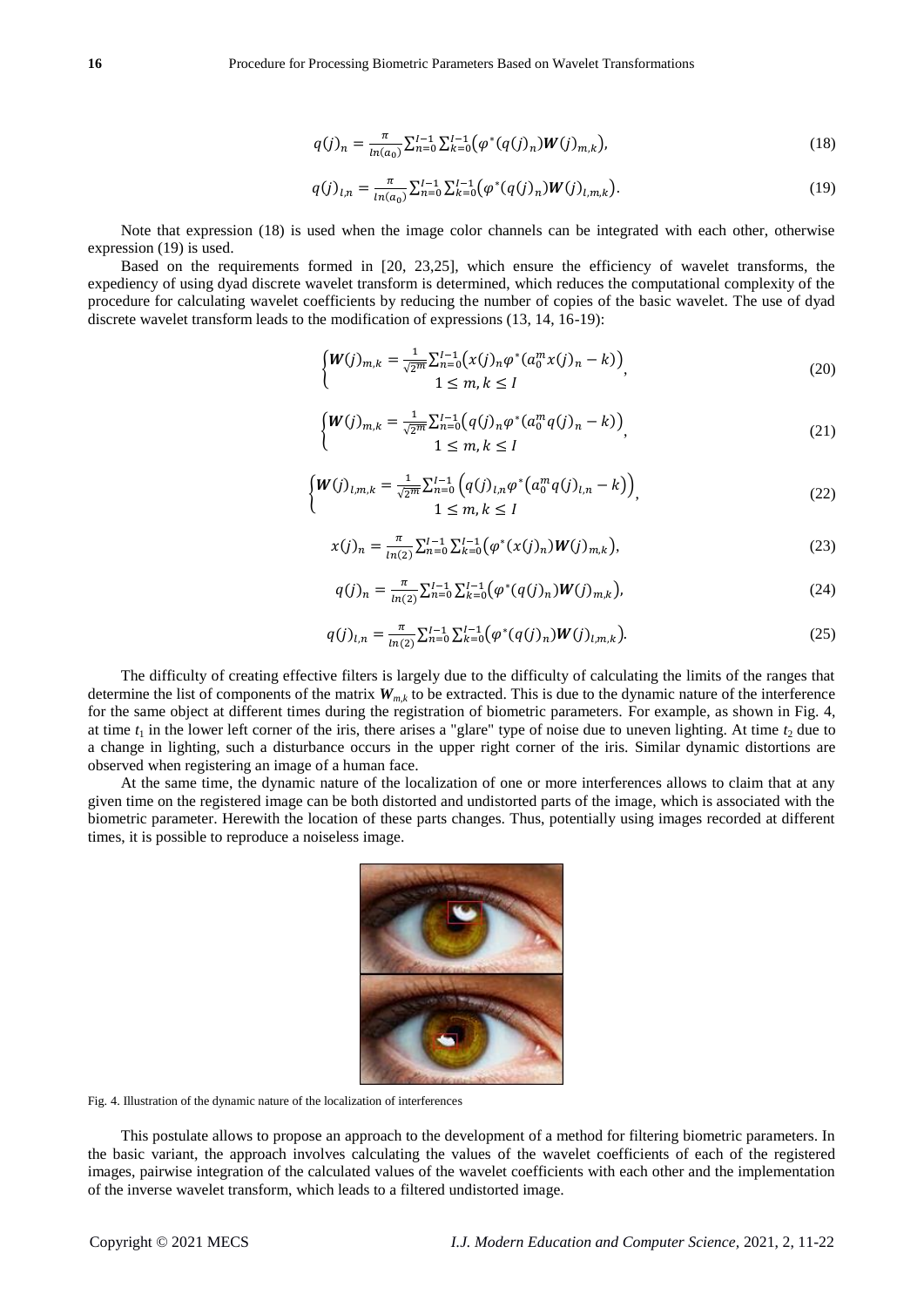Note that the pairwise integration of wavelet coefficients, carried out taking into account the need to eliminate interference, can be implemented using one of the principles:

- 'max' selection of the maximum of two coefficients;
- 'min' selection of the minimum of two coefficients;
- 'mean' selection of the average value from two coefficients;
- 'img1' selection of the coefficient of the first image;
- 'img2' selection of the coefficient of the second image;
- 'rand' random selection of two coefficients.

An example of face image filtering, implemented in accordance with the above approach using the software MATLAB, is shown in Fig. 5. The results of the experiments confirmed the data [21-28] on the significant dependence of the quality of filtering of biometric parameters on the type of basic wavelet. Thus, in Fig. 5 ellipse highlights a part of the image of a human face, reproduced with unsatisfactory clarity after filtering using a basic wavelet type Daubechies wavelet-5.



Fig. 5. Example of filtering a face image using MATLAB

Therefore, the filtering procedure it is used the results of [20], which presents an approach to selecting the most efficient basic wavelet, which meets the need to achieve sufficient accuracy of spectral analysis with minimal computational costs and is described by expressions (7, 8). To determine these expressions formed, given in table. 1 list of efficiency criteria of the basic wavelet type.

Table 1. Performance criteria of the basic wavelet type

| <b>Criterion</b> | <b>Description</b>                                                                         |  |  |  |
|------------------|--------------------------------------------------------------------------------------------|--|--|--|
| e <sub>1</sub>   | Existence of redundant information in wavelet coefficients                                 |  |  |  |
| e <sub>2</sub>   | Computational complexity                                                                   |  |  |  |
| e <sub>3</sub>   | The ability to implement fast wavelet transform                                            |  |  |  |
| $e_4$            | Presence of infinite regularity                                                            |  |  |  |
| e <sub>5</sub>   | Presence of random regularity                                                              |  |  |  |
| e <sub>6</sub>   | Symmetry of the basis function                                                             |  |  |  |
| e <sub>7</sub>   | Availability of proven tools for implementation                                            |  |  |  |
| $e_8$            | Orthogonality of the basis function                                                        |  |  |  |
| $e_{9}$          | Presence of scaling function                                                               |  |  |  |
| $e_{10}$         | Full signal recovery capability                                                            |  |  |  |
| $e_{11}$         | Compactness of the basis function                                                          |  |  |  |
| $e_{12}$         | Similarity of the geometry of the basis function with the geometry of the analyzed process |  |  |  |

Considering the results [20, 25], it is accepted that in the basic version, the values given in table 1 of the criteria from  $e_1$  to  $e_{11}$  can be evaluated on a two-point discrete scale. In this case, for the *d*-th type of the basic wavelet, the value of the *v*-th criterion is equal to 1, if the corresponding *v*-th requirement is fully met, and, is equal to 0, if not met. The calculated values of the criteria for the tested types of basic wavelets are given in table 2.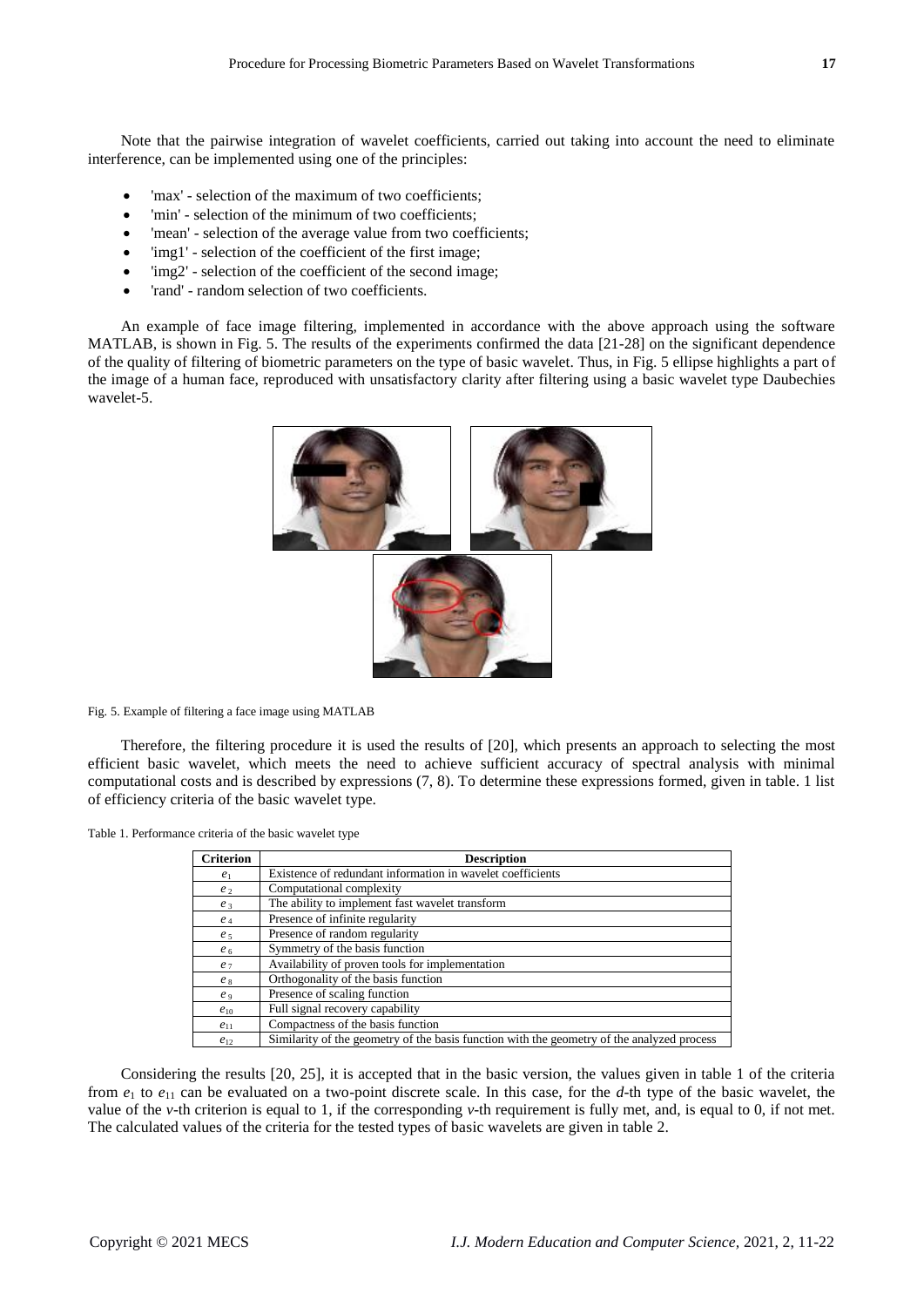| <b>Criterion</b> | Type of basic wavelet |             |             |             |    |  |
|------------------|-----------------------|-------------|-------------|-------------|----|--|
|                  | <b>HAAR</b>           | <b>MHAT</b> | <b>FHAT</b> | <b>WAVE</b> | DB |  |
| e <sub>1</sub>   |                       |             |             |             |    |  |
| e <sub>2</sub>   |                       |             |             | 0           |    |  |
| $e_3$            |                       |             |             | 0           |    |  |
| $e_4$            | 0                     |             |             |             |    |  |
| e <sub>5</sub>   | 0                     |             |             | 0           |    |  |
| e <sub>6</sub>   |                       |             |             |             |    |  |
| e <sub>7</sub>   |                       |             |             |             |    |  |
| $e_8$            |                       |             |             | 0           |    |  |
| e <sub>9</sub>   |                       |             |             | 0           |    |  |
| $e_{10}$         |                       |             |             |             |    |  |
| $e_{11}$         |                       |             |             |             |    |  |

Table 2. The value of performance criteria for the tested types of basic wavelets

It should be noted that a priori to determine the value of the efficiency criterion  $e_{12}$ , which correlates with the similarity of the geometry of the basic wavelet with the geometry of the analyzed biometric parameter, is quite difficult. Therefore, in table 2 the value of this criterion is missing.

Based on the proposed approach and results [1, 4, 20], a procedure for filtering biometric parameters associated with two-dimensional color or monochrome images has been developed. In the basic case, the implementation of the procedure is to perform the following steps:

1. Register a video sequence that corresponds to the sequential display of images that are associated with a certain biometric parameter.

- 2. Identify a list of typical obstacles that are inherent in certain biometric parameters.
- 3. Determine the need for analysis of color, monochrome (with one color channel) or black and white image.

4. Determine the list of controlled images in the video series that correspond to the images in which the distortions are localized in different parts.

5. Implement the selection of the most effective basic wavelet. For this:

- Expertly determine the significance of each of the performance criteria from table 1.
- Expertly determine the value of criterion e12.
- Using expression (8) to calculate the efficiency of each type of basic wavelet.
- Using expression (7) to determine the most effective type of basic wavelet.

6. Using expressions (14-16, 20-22) to calculate the values of wavelet coefficients of each of the controlled images with minimal detail of wavelet transforms.

- 7. Choose the principle of integration of wavelet coefficients.
- 8. Integrate the calculated values of the wavelet coefficients in pairs.

9. Using the obtained values of the wavelet coefficients, with the help of expressions (17-19, 23-25) implement the inverse wavelet transform, which produces noiseless image.

10. Expertly determine the quality of the obtained filtered image. If the quality is sufficient, the procedure is considered complete. Otherwise, the level of detail of wavelet transforms should be increased.

The peculiarities of this procedure are due to the fact that:

- When implementing the second and third stages should take into account the peculiarities of the task of recognizing biometric parameters.
- An example of the program code for the wavelet coefficient integration procedure is shown in Listing 1. The MATLAB programming language is used.

## **Listing 1**

*map=colormap(pink); mimg=imread('face1.bmp'); mimg1=imread('face2.bmp'); X2 = rgb2ind(mimg1,map); XFUS = wfusimg(X1,X2,'db3',9,'min','min')* 

The program provides:

- Reading face1.bmp and face2.bmp files.
- Using Daubechies wavelet-3 as a basic wavelet.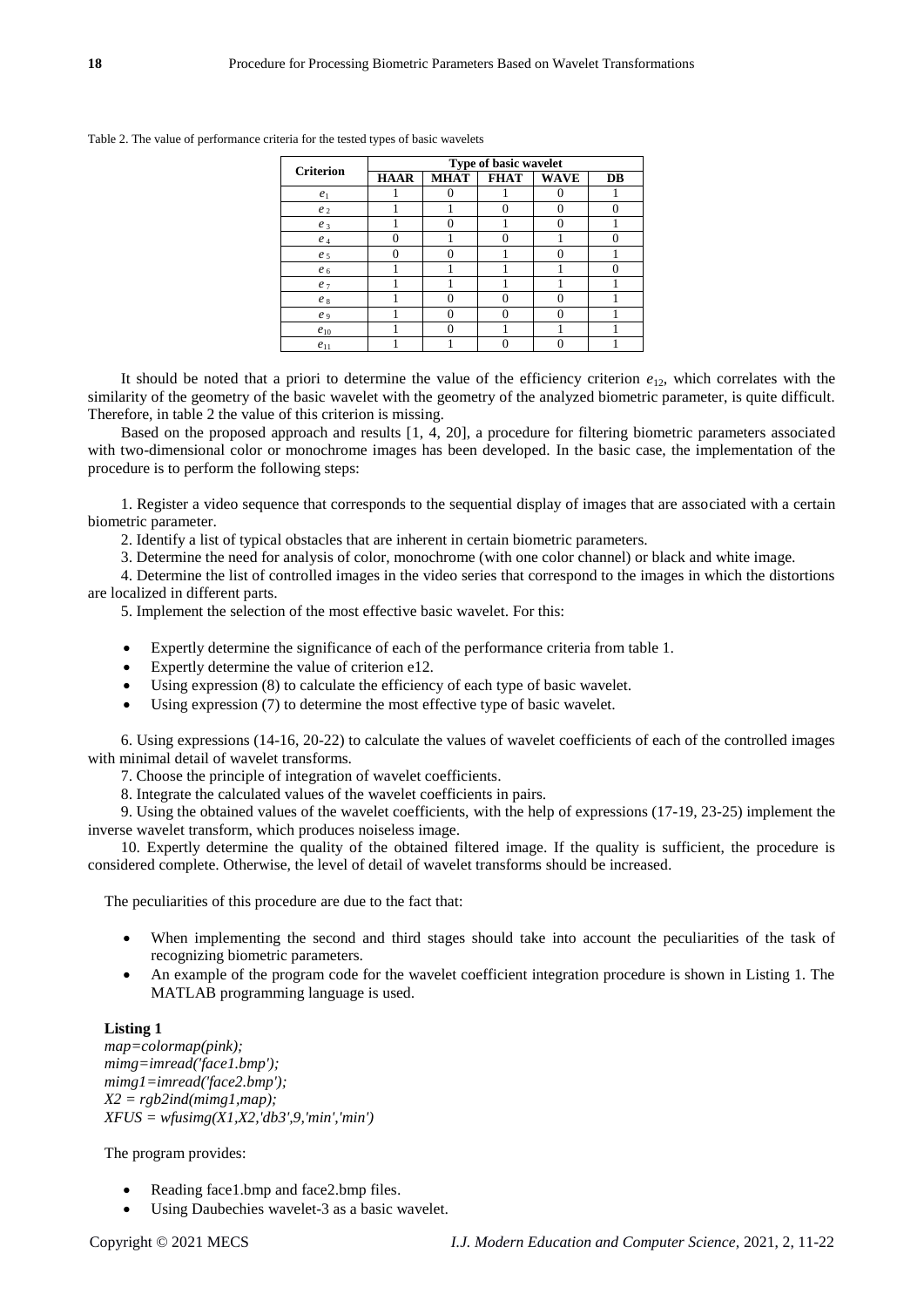- The level of detail of the wavelet transform is equal to nine.
- When integrating wavelet coefficients, the smaller of the two coefficients is selected.

Experiments aimed at studying the proposed procedure when used to clean the image of the face and iris are carried out. The research focuses on the choice of the basic wavelet.

Assessment of the significance of each of the efficiency criteria in the task was implemented using the expert method of pairwise comparison. The results obtained are shown in table 3.

Table 3. Weights of efficiency criteria of the basic wavelet type

| e <sub>1</sub> | e <sub>2</sub> | $e_3$ | $e_4$    | $e_5$    | e6       |
|----------------|----------------|-------|----------|----------|----------|
| 0.11           | ∩ ว<br>v.∠     | 0.06  | 0.06     | 0,06     | 0.06     |
| $e_7$          | es             | e9    | $e_{10}$ | $e_{11}$ | $e_{12}$ |
| 0.06           | 0.06           | 0.06  | 0.11     | 0,06     | 0,1      |

Expertly obtained values of the criterion  $e_{12}$  are given in table 4.

Table 4. The value of the e12 criterion for the tested types of basic wavelets

| D<br>НΔ | <b>BATTAMP</b><br>нΛ | <b>ETTATE</b> | 7T | DB |
|---------|----------------------|---------------|----|----|
|         |                      |               |    |    |

The calculation of the integrated efficiency index of each of the tested types of basic wavelets is implemented by substituting the data of table 2-4 in expression (8). The results obtained are given in table 5.

Table 5. The value of the integrated efficiency indicator for the tested types of basic wavelets

| HAAR      | m<br>н<br>$\mathbf{v}$ | m | Έ | DB |
|-----------|------------------------|---|---|----|
| $_{0.88}$ |                        |   |   | .  |

Using expression (7), it was determined that HAAR is the most effective.

Determining the most effective type of basic wavelet allowed to conduct numerical experiments aimed at verifying the obtained solutions by checking the quality of filtering such biometric parameters as the image of the face and the image of the iris. Filtration is implemented using the MATLAB software package.

Rectangular monochrome and color raster images of the face with a size of 937 by 689 pixels, written in bmp files, were studied. The size of raster images of the iris is 184 by 274 pixels. The color of the image is written in RGB format. Obstacles in facial images are correlated with the presence of objects that partially overlap the image, and interference in the images of the iris - with glare due to uneven lighting. For clarity in Fig. 5 and in Fig. 7 obstacles in the images are highlighted by rectangles. For example, in Fig. 6 shows a noisy and filtered image of a face using a HAAR wavelet. Since in Fig. 6 the color of the noise was darker than the color of the face image, then in the process of integration, the larger of the two wavelet coefficients was chosen.



Fig. 6. Example of face image filtering using HAAR wavelet

Fig. 7 illustrates the application of the proposed procedure for filtering the image of the iris.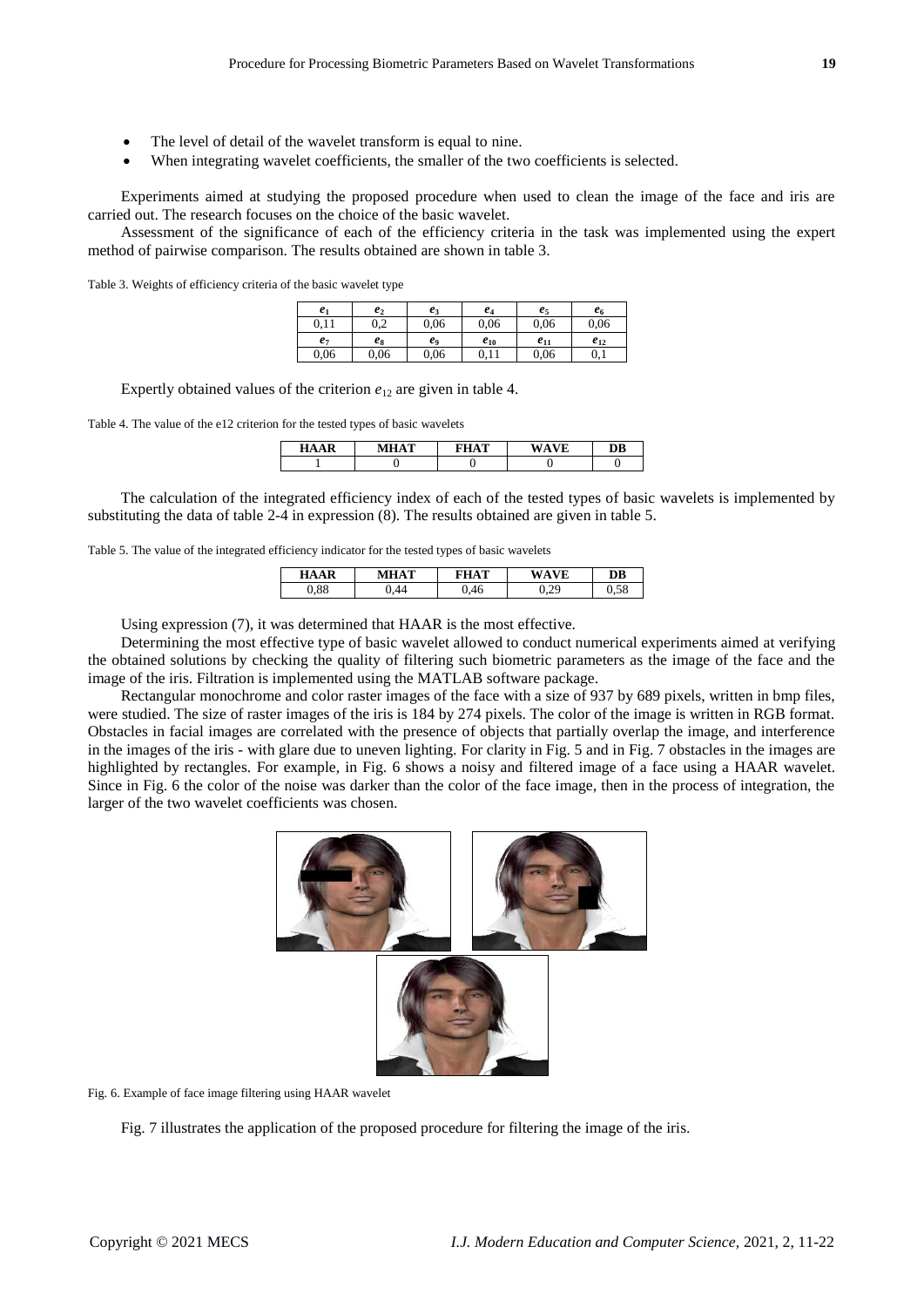

Fig. 7. Example of filtering the image of the iris using a HAAR wavelet

In the case of filtering the iris of the eye, the color of the noise was lighter, so in this case, the smaller of the two wavelet coefficients was chosen. Note that in the above examples, the level of detail of the wavelet coefficients was equal to 1. Expert evaluation of the obtained filtered images showed a satisfactory filtering quality.

Experiments were also performed in which other types of basic wavelets were used for image filtering. It is determined that their use led to at least a twofold increase in the number of computational iterations and/or to poor filtering, which is illustrated in Fig. 5. Thus, it is experimentally confirmed that from the standpoint of sufficient accuracy and computational complexity of filtering, the most effective is the use of HAAR as a basic wavelet. It is sufficient to implement a wavelet transform with a level of detail equal to 1.

Thus, the results of experiments confirm the feasibility of the proposed method for filtering biometric parameters correlated with two-dimensional monochrome or color images. However, the step of the procedure related to the automatic selection of the method of integration of wavelet coefficients, which is used to level the interference localized in different places of the image associated with the biometric parameter, needs to be refined.

#### **4. Conclusions**

The problem of the article is related to the improvement of the means of covert monitoring of the face and emotions of the operators of information and control systems on the basis of biometric parameters that correlate with two-dimensional images and are characterized by geometric indicators. The difficulty in developing such tools has been shown to be largely due to the cleaning of images associated with biometric parameters from typical non-stationary interference caused by uneven lighting and foreign objects that interfere with video recording.

The prospects of means of cleaning from disturbances on the basis of wavelet transformations are defined. The approach to the development of the procedure of filtering biometric parameters is substantiated, which involves calculating the values of the wavelet coefficients of each of the registered images, pairwise integration of the calculated values of the wavelet coefficients and the implementation of inverse wavelet transform, which leads to filtered undistorted image. An approach to selecting the basic wavelet used for image filtering is also proposed.

A filtering procedure has been developed, which, due to the application of the proposed approaches, allows to purify biometric parameters such as facial images and iris images from typical non-stationary interferences with satisfactory quality using a minimum amount of computing resources. The conducted experimental researches have shown expediency of application of the developed procedure for filtering of typical interferences on the images associated with biometric parameters of operators of information and control systems.

It is proposed to correlate the ways of further research with the choice of the method of integration of wavelet coefficients, which is used to level the interference localized in different places of the image associated with the biometric parameter.

#### **References**

- [1] Toliupa S., Tereikovskiy I., Dychka I., Tereikovska L., Trush A.. (2019) The Method of Using Production Rules in Neural Network Recognition of Emotions by Facial Geometry. *3rd International Conference on Advanced Information and Communications Technologies (AICT)*. 2019, 2-6 July 2019, Lviv, Ukraine, pp. 323 – 327. DOI: 10.1109/AIACT.2019.8847847.
- [2] Akhmetov B., Tereykovsky I., Doszhanova A., Tereykovskaya L. (2018) Determination of input parameters of the neural network model, intended for phoneme recognition of a voice signal in the systems of distance learning. *International Journal of Electronics and Telecommunications*. Vol. 64, No 4 (2018), pp. 425-432. DOI: 10.24425/123541.
- [3] Hu, Z., Tereykovskiy, I., Zorin, Y., Tereykovska, L., Zhibek, A. Optimization of convolutional neural network structure for biometric authentication by face geometry. *Advances in Intelligent Systems and Computing*. 2018. Vol. 754, pp. 567-577.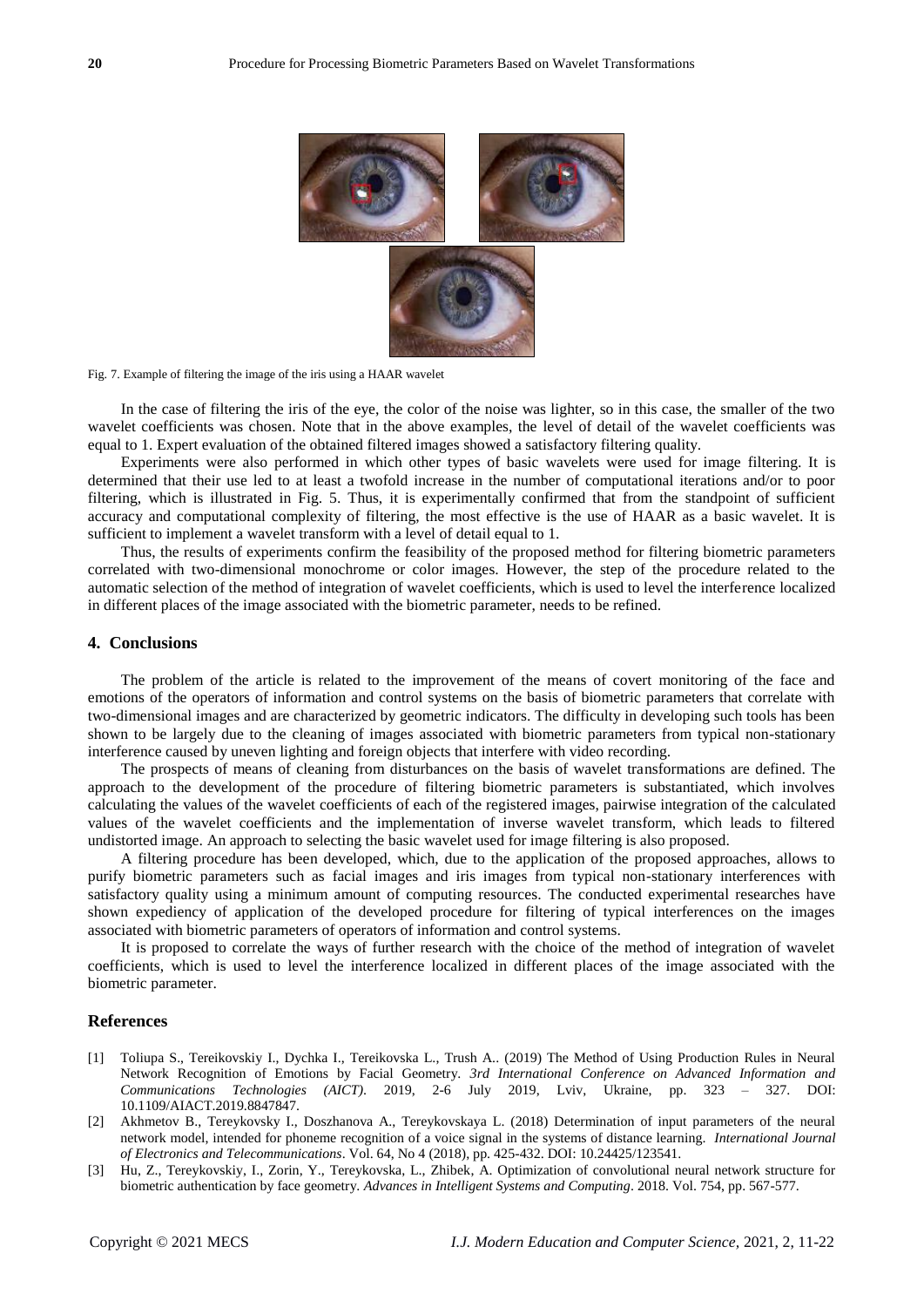- [4] Tereikovskyi I. A., Chernyshev D. O., Tereikovska L.A., Mussiraliyeva Sh. Zh., Akhmed G. Zh. The Procedure For The Determination Of Structural Parameters Of A Convolutional Neural Network To Fingerprint Recognition. *Journal of Theoretical and Applied Information Technology*. 30th April 2019. Vol.97. No 8. pp. 2381-2392.
- [5] Seyed M., Marjan A., Face emotion recognition system based on fuzzy logic using algorithm improved Particle Swarm, *International Journal of Computer Science and Network Security*, Vol.16 No.7, July 2016, pp 157-166.
- [6] Goodfellow, J., Erhan, D., Carrier, L. (2015), Challenges in representation learning: A report on three machine learning contests, *Neural Networks*. 2015, vol. 64, pp. 59–63.
- [7] Tariq U., Lin K., Li Z., Zhou Z., Wang Z., Le V., Huang T.S., Ly X., Han T.X. Emotion Recognition from an Ensemble of Features. *Systems, Man, and Cybernetics, Part B: Cybernetics, IEEE Transactions*, 2012, Vol. 42 (4), pp. 1017–1026.
- [8] Tereikovskyi I., Subach I., Tereikovskyi O., Tereikovska L., Toliupa S., Nakonechnyi V. Parameter Definition for Multilayer Perceptron Intended for Speaker Identification, *Proceedings of the 2019 IEEE International Conference on Advanced Trends in Information Theory (ATIT)*, Kyiv, Ukraine, 2019, pp. 227-231.
- [9] Chandrani S., Washef A., Soma M., Debasis M. Facial Expressions: A Cross-Cultural Study. Emotion Recognition: A Pattern Analysis Approach. *Wiley Publ.*, 2015, pp. 69–86.
- [10] Erik Learned-Miller, Gary B. Huang, Aruni RoyChowdhury, Haoxiang Li, Gang Hua. Labeled Faces in the Wild: A Survey. *In: Advances in Face Detection and Facial Image Analysis*, Springer, pages 189-248, 2016.
- [11] Ghosh S., Laksana E., Scherer S., Morency L.-P. A multi-label convolutional neural network approach to crossdomain action unit detection. *In: Affective Computing and Intelligent Interaction*, International Conference on, pp. 609–615. IEEE, 2015.
- [12] Anderson K., McOwan W. A realtime automated system for the recognition of human facial expressions. *Systems, Man, and Cybernetics, Part B: Cybernetics, IEEE Transactions*, Vol.36, no.1, pp.96-105, 2006.
- [13] A. Teuner, O. Pichler and B. J. Hosticka, Unsupervised texture segmentation of images using tuned matched Gabor filters, *In: IEEE Transactions on Image Processing*, Vol. 4, no. 6, pp. 863-870.
- [14] T. R. Reed. Segmentation of textured images and gestalt organization using spatial/spatial-frequency representations, *IEEE Trans. Pattern Anal. Machine Intell.,* Vol. 12, no. 1, pp. 1-12.
- [15] M. Porat and Y. Y. Zeevi, Localized texture processing in vision: Analysis and synthesis in the Gaborian space, *IEEE Trans. Biomed Eng.*, Vol. 36, no. 1, pp. 115-129.
- [16] D. J. Field, Relations between the statistical of natural images and the response properties of cortical cells, *J. Opt. Soc. Amer. A*, Vol. 4, no. 12, pp. 2379-2394, 1987.
- [17] L. Fang, O. C. Au, K. Tang and A. K. Katsaggelos, Antialiasing Filter Design for Subpixel Downsampling via Frequency-Domain Analysis, *In: IEEE Transactions on Image Processing*, Vol. 21, no. 3, pp. 1391-1405, March 2012, doi: 10.1109/TIP.2011.2165550.
- [18] Yudin O., Toliupa S., Korchenko O., Tereikovska L., Tereikovskyi I., Tereikovskyi O. Determination of Signs of Information and Psychological Influence in the Tone of Sound Sequences, *Proceedings of the 2020 IEEE 2 nd International Conference on Advanced Trends in Information Theory (ATIT)*, Kyiv, Ukraine, 2020, pp. 276-280. DOI: 10.1109/ATIT50783.2020.9349302.
- [19] Shuping Yao, Changzhen Hu, Wu Peng, Server Load Prediction Based on Wavelet Packet and Support Vector Regression. *International Conference on Computational Intelligence and Security*. 2006, Vol. 2, pp. 1016-1019.
- [20] Hu, Z., Tereikovskyi, I., Tereikovska, L., Tsiutsiura, M., Radchenko, K. Applying Wavelet Transforms for Web Server Load Forecasting. *Advances in Intelligent Systems and Computing*. 2020. Vol. 938, pp. 13-22. DOI: 10.1007/978-3-030-16621-2\_2.
- [21] Priti S. Sanjekar, J. B. Patil, " Wavelet based Multimodal Biometrics with Score Level Fusion Using Mathematical Normalization", *International Journal of Image, Graphics and Signal Processing(IJIGSP)*, Vol.11, No.4, pp. 63-71, 2019.DOI: 10.5815/ijigsp.2019.04.06
- [22] Tisse C., Martin L., Torres L., Robert M. Person identification technique using human iris recognition. *Acoustics, Speech, and Signal Processing. Proceedings ICASSP '05*. 2005. Vol. 2. pp. 949–952.
- [23] Tisse C. Person Identification Technique using Human Iris Recognition. *Proc. Of Vision Interface*. 2002. Pp. 294–299.
- [24] Steinbuch, M. Wavelet Theory and Applications a literature study. *Eindhoven University of Technology*, 2005. 39 p.
- [25] M. Antonini, M. Barlaud, P. Mathieu and I. Daubechies. Image coding using wavelet transform, *In: IEEE Transactions on Image Processing*, Vol. 1, no. 2, pp. 205-220, April 1992, doi: 10.1109/83.136597.
- [26] D. Vijendra Babu, Dr. N.R. Alamelu. Wavelet Based Medical Image Compression Using ROI EZW. *Int. J. of Recent Trends in Engineering and Technology.* 2009. Vol. 1, No. 3. pp. 42-56.
- [27] Eman I. Abd El-Latif, Ahmed Taha, Hala H. Zayed,"A Passive Approach for Detecting Image Splicing using Deep Learning and Haar Wavelet Transform", *International Journal of Computer Network and Information Security(IJCNIS)*, Vol.11, No.5, pp.28-35, 2019.DOI: 10.5815/ijcnis.2019.05.04
- [28] Hossam Eddine Guia, Ammar Soukkou, Redha Meneceur, Abdelkrim Mohrem, " Design and Implementation of Real Time RMS Measurement System based on Wavelet Transform Using adsPIC-type Microcontroller", *International Journal of Image, Graphics and Signal Processing (IJIGSP)*, Vol.12, No.6, pp. 43-56, 2020.DOI: 10.5815/ijigsp.2020.06.05

#### **Authors' Profiles**



**Zhengbing Hu.** Visiting Prof., DSc Candidate in National Aviation University (Ukraine) from 2019. M.Sc. (2002), PhD. (2006) from the National Technical University of Ukraine "Igor Sikorsky Kyiv Polytechnic Institute". Postdoc (2008), Huazhong University of Science and Technology, China. Honorary Associate Researcher (2012), Hong Kong University, Hong Kong. Major research interests: Computer Science and Technology Applications, Artificial Intelligence, Network Security, Communications, Data Processing, Cloud Computing, Education Technology.